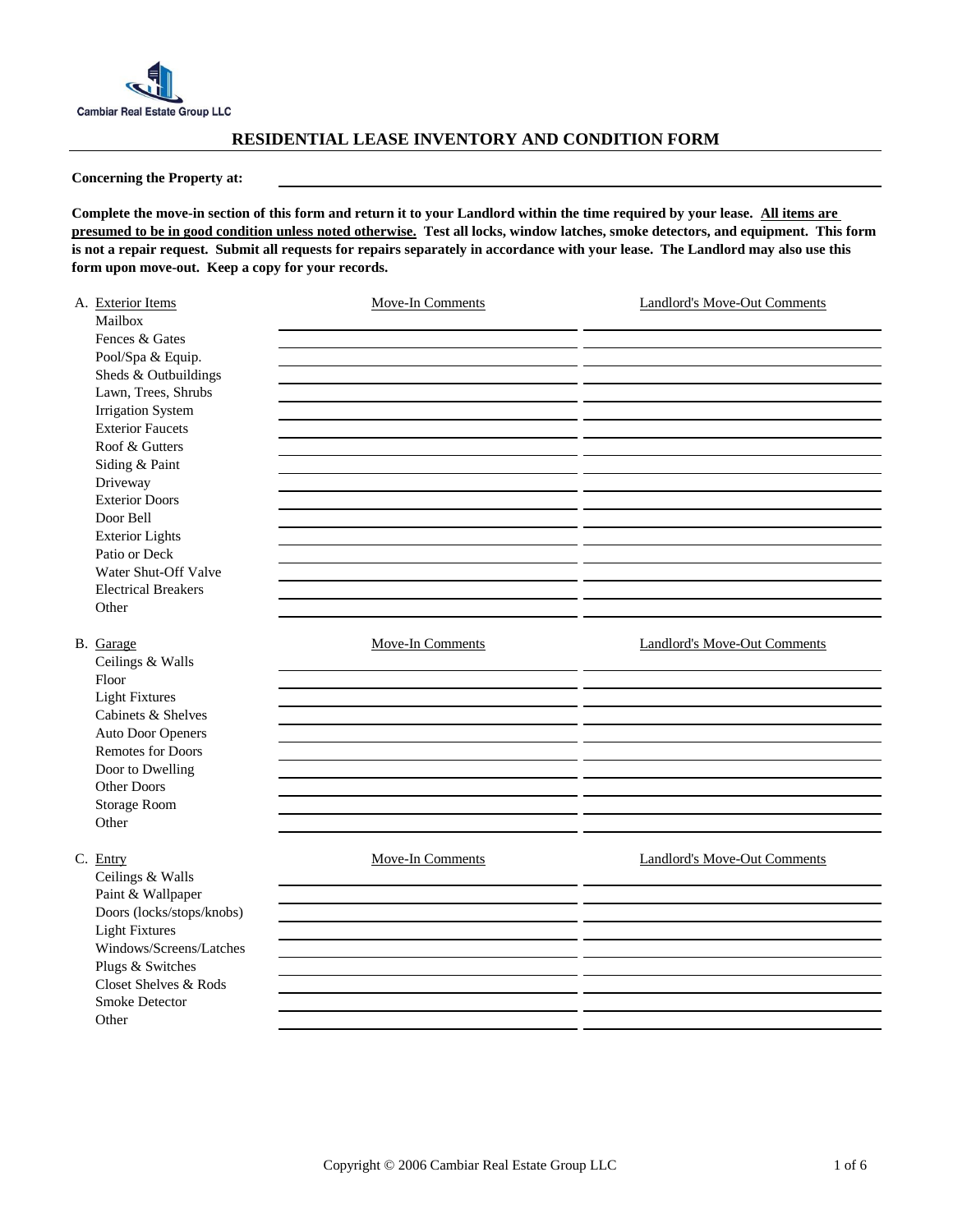| D. Living Room<br>Ceilings & Walls<br>Paint & Wallpaper<br>Doors (locks/stops/knobs)<br>Floorings<br>Lights & Ceiling Fans<br>Windows/Screens/Latches<br>Plugs & Switches<br>Fireplace/Logs/Equip.<br>Cabinets<br>Drapes/Blinds/Shutters<br><b>Smoke Detector</b><br>Other                                                                                                                                                                                                                                          | <b>Move-In Comments</b><br>- -<br><u> 1989 - Andrea Stadt Britain, amerikansk politik (* 1908)</u> | <b>Landlord's Move-Out Comments</b> |
|---------------------------------------------------------------------------------------------------------------------------------------------------------------------------------------------------------------------------------------------------------------------------------------------------------------------------------------------------------------------------------------------------------------------------------------------------------------------------------------------------------------------|----------------------------------------------------------------------------------------------------|-------------------------------------|
| E. Dining Room<br>Ceilings & Walls<br>Paint & Wallpaper<br>Doors (locks/stops/knobs)<br>Floorings<br>Lights & Ceiling Fans<br>Windows/Screens/Latches<br>Plugs & Switches<br>Fireplace/Logs/Equip.<br>Cabinets<br>Drapes/Blinds/Shutters<br>Smoke Detector<br>Other                                                                                                                                                                                                                                                 | <b>Move-In Comments</b>                                                                            | <b>Landlord's Move-Out Comments</b> |
| F. Kitchen & Breakfast<br>Ceilings & Walls<br>Drapes/Blinds/Shutters<br>Paint & Wallpaper<br>Doors (locks/stops/knobs)<br>Lights & Ceiling Fans<br>Windows/Screens/Latches<br>Plugs & Switches<br>Pantry & Shelves<br>Smoke Detector<br>Cabinets & Hardware<br>Drawers & Hardware<br>Countertops<br>Range/Cooktop<br>Oven (racks, knobs, broiler,<br>lights<br>Vent Hood (filter, light, fan)<br>Microwave<br>Dishwasher<br>Garbage Disposal<br>Sink & Faucet<br>Refrigerator (shelves, drawers,<br>light)<br>Other | <b>Move-In Comments</b><br>___                                                                     | <b>Landlord's Move-Out Comments</b> |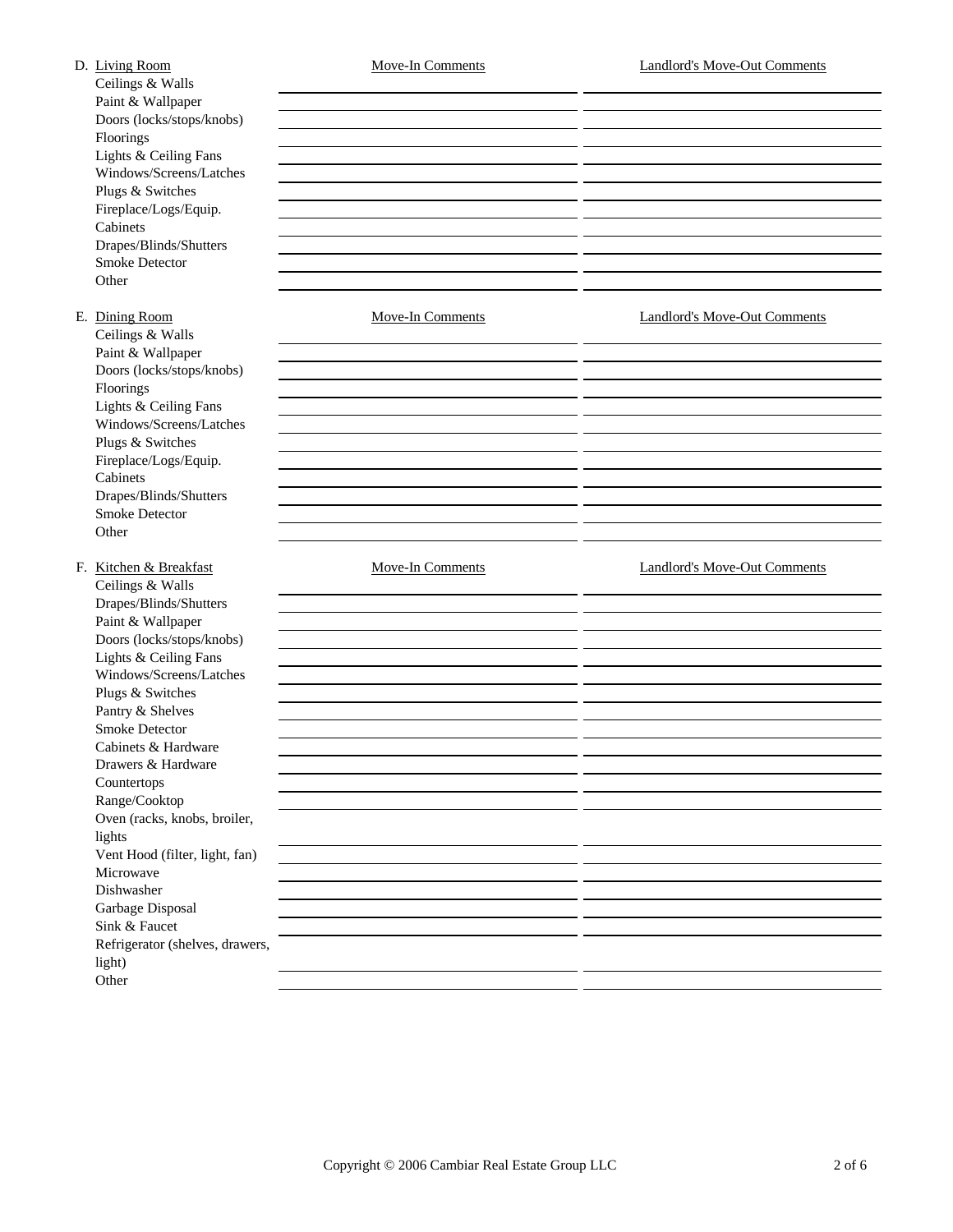Ceilings & Walls Paint & Wallpaper Doors (locks/stops/knobs) Floorings Light Fixtures Plugs & Switches Closet Shelves & Rods Smoke Detector **Other** 

Ceilings & Walls

Paint & Wallpaper Doors (locks/stops/knobs) Floorings Lights & Ceiling Fans Windows/Screens/Latches Drapes/Blinds/Shutters Plugs & Switches Closet Shelves & Rods Cabinets Fireplace/Logs/Equip. Smoke Detector **Other** 

Ceilings & Walls Paint & Wallpaper Doors (locks/stops/knobs) Floorings Lights & Ceiling Fans Windows/Screens/Latches Drapes/Blinds/Shutters Plugs & Switches Closet Shelves & Rods Cabinets Smoke Detector **Other** 

Ceilings & Walls Paint & Wallpaper Doors (locks/stops/knobs) Floorings Lights & Fans Windows/Screens/Latches Drapes/Blinds/Shutters Plugs & Switches Closet Shelves & Rods Cabinets & Hardware Countertops Sinks/Faucets/Stoppers Tub/Shower & Faucets Grout & Chaulking Toilet/Lid/Seat/Paper Holder Heaters & Exhaust Fans Towel Fixtures **Other** 

H. Family Room Move-In Comments Move-Incomments Landlord's Move-Out Comments I. Master Bedroom (1) Move-In Comments Landlord's Move-Out Comments J. Master Bathroom (1) Move-In Comments Landlord's Move-Out Comments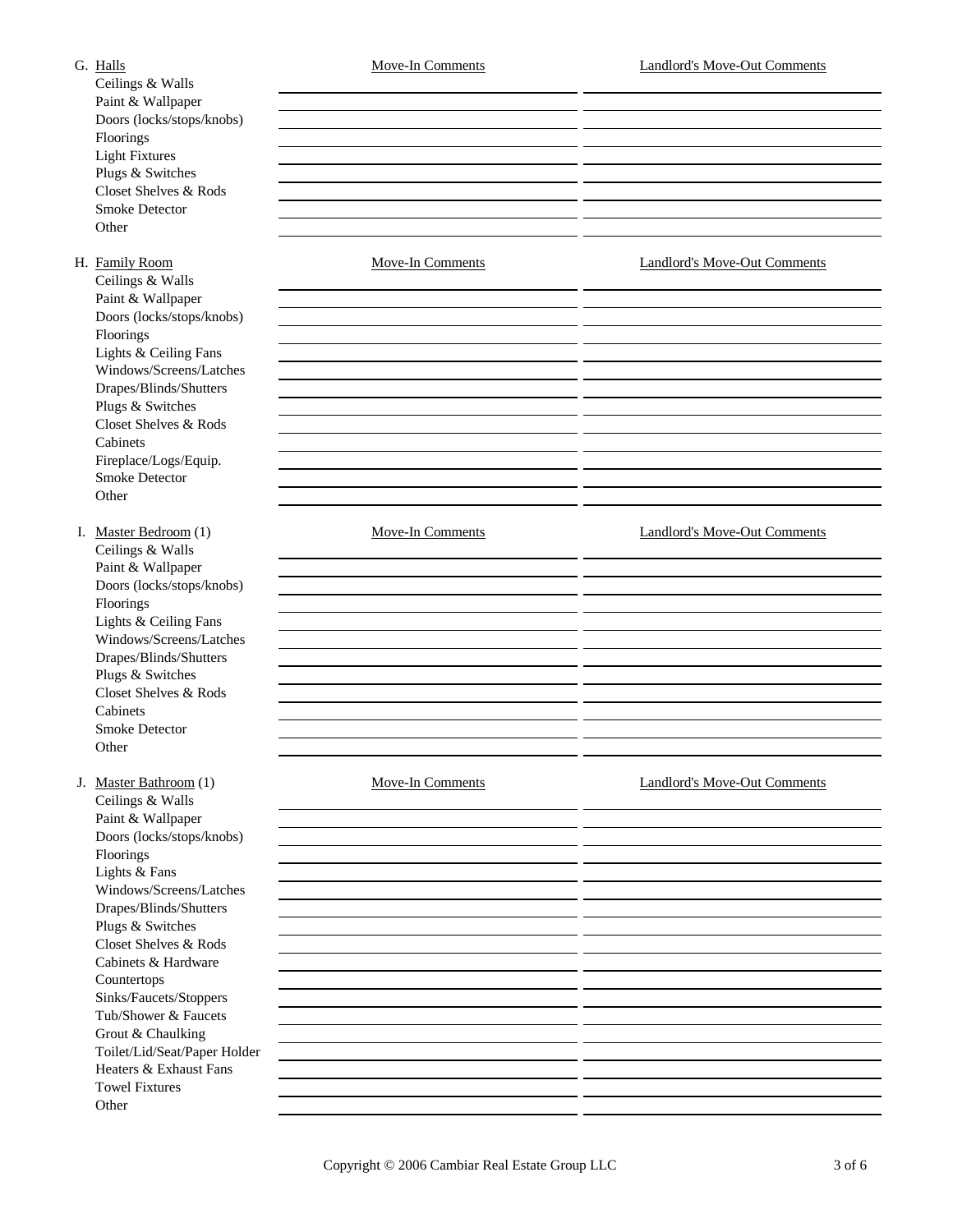K. Bedroom (2) Move-In Comments Landlord's Move-Out Comments Ceilings & Walls Paint & Wallpaper Doors (locks/stops/knobs) Floorings Lights & Ceiling Fans Windows/Screens/Latches Drapes/Blinds/Shutters Plugs & Switches Closet Shelves & Rods Cabinets Smoke Detector **Other** L. Bedroom (3) Move-In Comments Landlord's Move-Out Comments Ceilings & Walls Paint & Wallpaper Doors (locks/stops/knobs) Floorings Lights & Ceiling Fans Windows/Screens/Latches Drapes/Blinds/Shutters Plugs & Switches Closet Shelves & Rods Cabinets Smoke Detector **Other** M. Bedroom (4) Move-In Comments Move-Incomments Landlord's Move-Out Comments Ceilings & Walls Paint & Wallpaper Doors (locks/stops/knobs) Floorings Lights & Ceiling Fans Windows/Screens/Latches Drapes/Blinds/Shutters Plugs & Switches Closet Shelves & Rods Cabinets Smoke Detector **Other** N. Bathroom (2) Move-In Comments Landlord's Move-Out Comments Ceilings & Walls Paint & Wallpaper Doors (locks/stops/knobs) Floorings Lights & Fans Windows/Screens/Latches Drapes/Blinds/Shutters Plugs & Switches Closet Shelves & Rods Cabinets & Hardware Countertops Sinks/Faucets/Stoppers Tub/Shower & Faucets Grout & Chaulking Toilet/Lid/Seat/Paper Holder Heaters & Exhaust Fans Towel Fixtures Other Copyright © 2006 Cambiar Real Estate Group LLC 4 of 6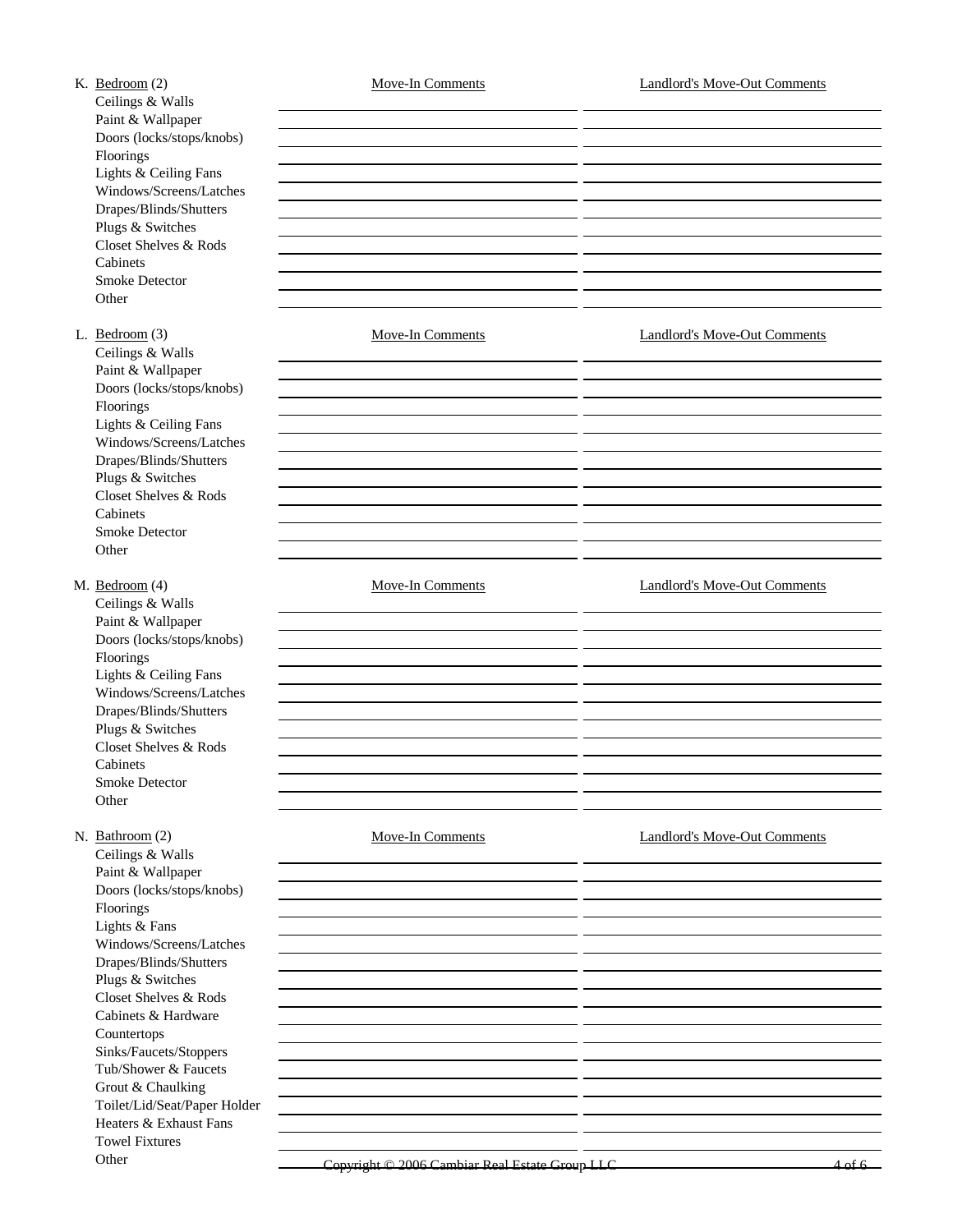| O. Bathroom (3)              | <b>Move-In Comments</b> | <b>Landlord's Move-Out Comments</b> |
|------------------------------|-------------------------|-------------------------------------|
| Ceilings & Walls             |                         |                                     |
| Paint & Wallpaper            |                         |                                     |
| Doors (locks/stops/knobs)    |                         |                                     |
| Floorings                    |                         |                                     |
| Lights & Fans                |                         |                                     |
| Windows/Screens/Latches      |                         |                                     |
| Drapes/Blinds/Shutters       |                         |                                     |
| Plugs & Switches             |                         |                                     |
| Closet Shelves & Rods        |                         |                                     |
| Cabinets & Hardware          |                         |                                     |
| Countertops                  |                         |                                     |
| Sinks/Faucets/Stoppers       |                         |                                     |
| Tub/Shower & Faucets         |                         |                                     |
| Grout & Chaulking            |                         |                                     |
| Toilet/Lid/Seat/Paper Holder |                         |                                     |
| Heaters & Exhaust Fans       |                         |                                     |
| <b>Towel Fixtures</b>        |                         |                                     |
| Other                        |                         |                                     |
| P. Utility Room              | <b>Move-In Comments</b> | <b>Landlord's Move-Out Comments</b> |
| Ceilings & Walls             |                         |                                     |
| Paint & Wallpaper            |                         |                                     |
| Doors (locks/stops/knobs)    |                         |                                     |
| Floorings                    |                         |                                     |
| Lights & Fans                |                         |                                     |
| Windows/Screens/Latches      |                         |                                     |
| Plugs & Switches             |                         |                                     |
| Closet Shelves & Rods        |                         |                                     |
| Cabinets & Hardware          |                         |                                     |
| Countertops                  |                         |                                     |
| Sinks/Faucets/Stoppers       |                         |                                     |
| Grout & Chaulking            |                         |                                     |
| Washer & Dryer               |                         |                                     |
| W & D Connections            |                         |                                     |
| <b>Smoke Detector</b>        |                         |                                     |
| Other                        |                         |                                     |
| Q. Other                     | <b>Move-In Comments</b> | <b>Landlord's Move-Out Comments</b> |
| Central AC & Heat (units,    |                         |                                     |
| filters, thermostats)        |                         |                                     |
| Window A/C Units             |                         |                                     |
| Space or Wall Heaters        |                         |                                     |
| Water Heater                 |                         |                                     |
| Water Softener               |                         |                                     |
| Alarm System                 |                         |                                     |
| Central Vacuum               |                         |                                     |
| Other                        |                         |                                     |
|                              |                         |                                     |